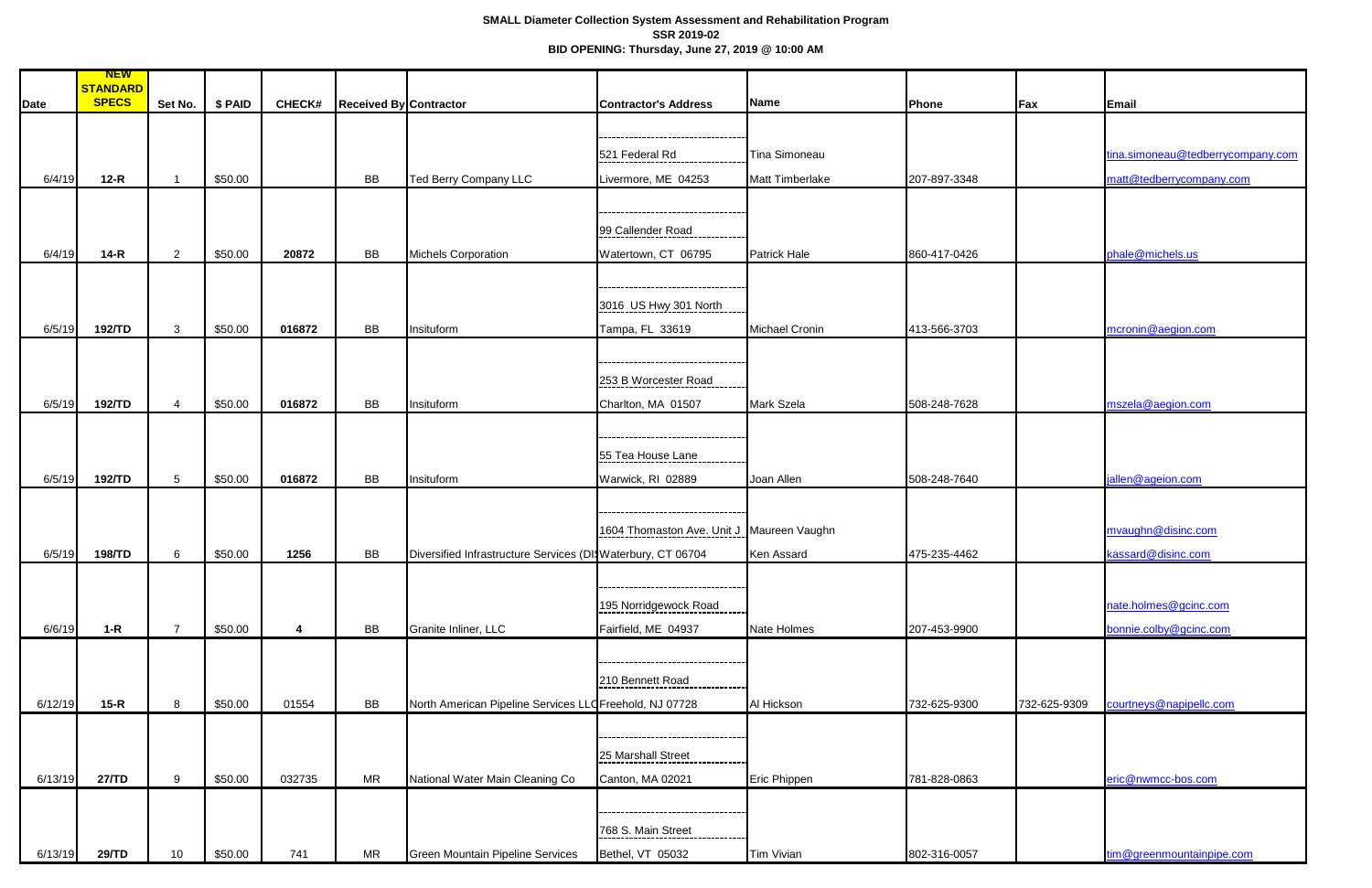## **SMALL Diameter Collection System Assessment and Rehabilitation Program SSR 2019-02 BID OPENING: Thursday, June 27, 2019 @ 10:00 AM**

|             | <u>NEW</u>               |    |                 |                                      |                                       |      |              |                 |       |
|-------------|--------------------------|----|-----------------|--------------------------------------|---------------------------------------|------|--------------|-----------------|-------|
|             | STANDARD<br><b>SPECS</b> |    | Set No. \$ PAID | <b>CHECK#</b> Received By Contractor | <b>Contractor's Address</b>           | Name | <b>Phone</b> | $\mathsf{F}$ ax | Email |
| <b>Date</b> |                          |    |                 |                                      |                                       |      |              |                 |       |
|             |                          |    |                 |                                      | ----------------------------------    |      |              |                 |       |
|             |                          |    |                 |                                      |                                       |      |              |                 |       |
|             |                          | 11 |                 |                                      | ----------------------------------    |      |              |                 |       |
|             |                          |    |                 |                                      |                                       |      |              |                 |       |
|             |                          |    |                 |                                      |                                       |      |              |                 |       |
|             |                          |    |                 |                                      |                                       |      |              |                 |       |
|             |                          | 12 |                 |                                      |                                       |      |              |                 |       |
|             |                          |    |                 |                                      |                                       |      |              |                 |       |
|             |                          |    |                 |                                      | -----------------------------------   |      |              |                 |       |
|             |                          |    |                 |                                      | ----------------------------------    |      |              |                 |       |
|             |                          | 13 |                 |                                      |                                       |      |              |                 |       |
|             |                          |    |                 |                                      |                                       |      |              |                 |       |
|             |                          |    |                 |                                      | ,,,,,,,,,,,,,,,,,,,,,,,,,,,,,,,,,,,   |      |              |                 |       |
|             |                          |    |                 |                                      | -----------------------------------   |      |              |                 |       |
|             |                          | 14 |                 |                                      |                                       |      |              |                 |       |
|             |                          |    |                 |                                      |                                       |      |              |                 |       |
|             |                          |    |                 |                                      |                                       |      |              |                 |       |
|             |                          |    |                 |                                      | ----------------------                |      |              |                 |       |
|             |                          | 15 |                 |                                      |                                       |      |              |                 |       |
|             |                          |    |                 |                                      |                                       |      |              |                 |       |
|             |                          |    |                 |                                      | --------------------------------      |      |              |                 |       |
|             |                          |    |                 |                                      | ------------------------------------- |      |              |                 |       |
|             |                          | 16 |                 |                                      |                                       |      |              |                 |       |
|             |                          |    |                 |                                      |                                       |      |              |                 |       |
|             |                          |    |                 |                                      |                                       |      |              |                 |       |
|             |                          |    |                 |                                      | -----------------------------------   |      |              |                 |       |
|             |                          | 17 |                 |                                      |                                       |      |              |                 |       |
|             |                          |    |                 |                                      | -----------------------------------   |      |              |                 |       |
|             |                          |    |                 |                                      |                                       |      |              |                 |       |
|             |                          |    |                 |                                      | -----------------------------------   |      |              |                 |       |
|             |                          | 18 |                 |                                      |                                       |      |              |                 |       |
|             |                          |    |                 |                                      | ----------------------------------    |      |              |                 |       |
|             |                          |    |                 |                                      |                                       |      |              |                 |       |
|             |                          | 19 |                 |                                      | ------------------------------------  |      |              |                 |       |
|             |                          |    |                 |                                      |                                       |      |              |                 |       |
|             |                          |    |                 |                                      |                                       |      |              |                 |       |
|             |                          |    |                 |                                      |                                       |      |              |                 |       |
|             |                          | 20 |                 |                                      |                                       |      |              |                 |       |